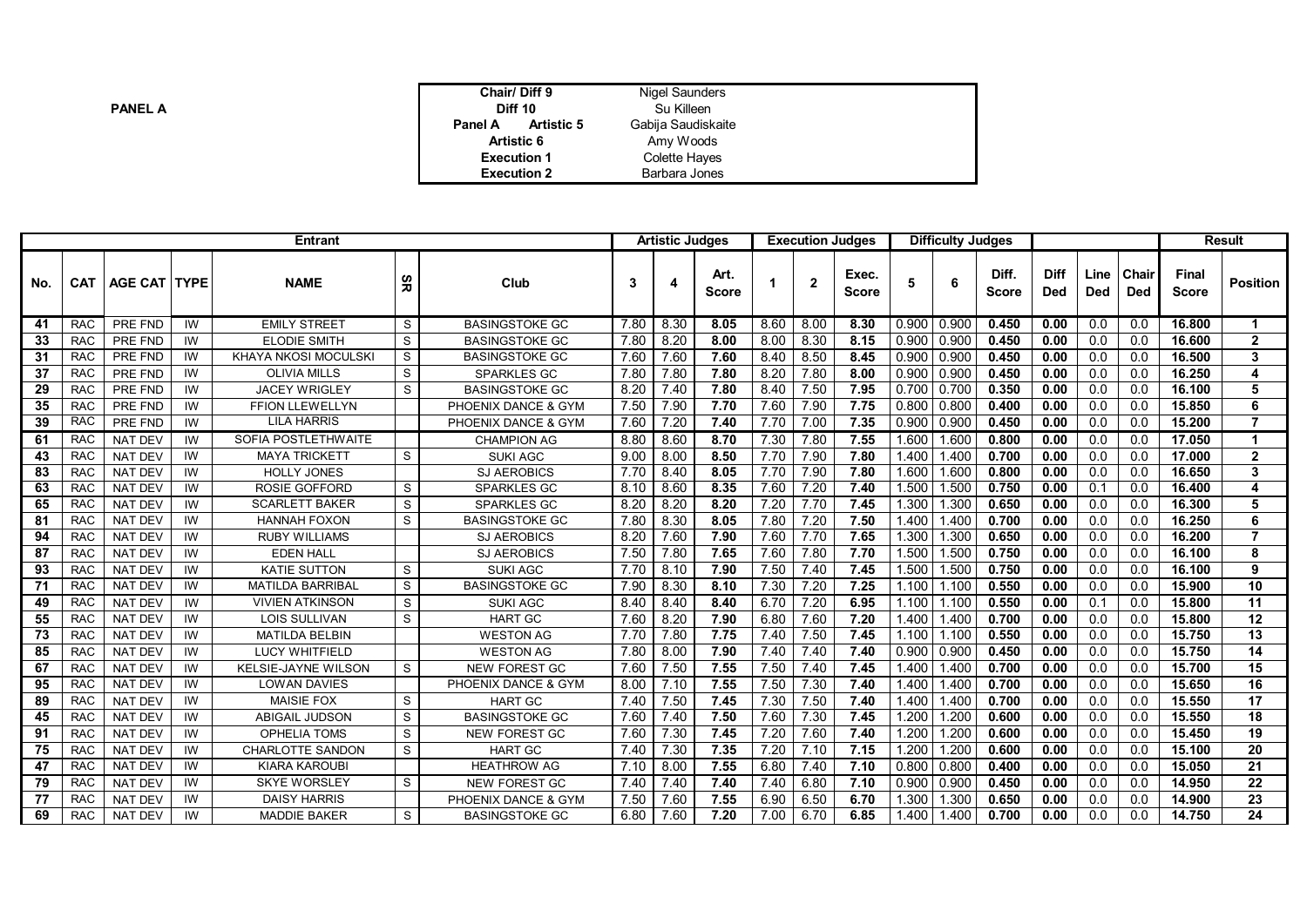| -51 | <b>RAC</b> | <b>NAT DEV</b> | IW          | AUSTEIA ANDRULYTE                                                                                     |    | <b>SPLITZ GC</b>      | 7.60 | 7.10 | 7.35 | 6.80 | 6.90 | 6.85 | 1.000 | 1.000           | 0.500 | 0.00 | 0.0 | 0.0 | 14.700 | 25                      |
|-----|------------|----------------|-------------|-------------------------------------------------------------------------------------------------------|----|-----------------------|------|------|------|------|------|------|-------|-----------------|-------|------|-----|-----|--------|-------------------------|
| 53  | <b>RAC</b> | <b>NAT DEV</b> | IW          | <b>ERIN MAI LOGAN</b>                                                                                 | S. | <b>HART GC</b>        | 7.50 | 7.30 | 7.40 | 6.00 | 6.10 | 6.05 | 1.700 | 1.700           | 0.850 | 0.00 | 0.0 | 0.0 | 14.300 | 26                      |
| 46  | <b>RAC</b> | <b>NAT DEV</b> | IW          | LILLY BELL CHRISTOPHER                                                                                |    | PHOENIX DANCE & GYM   | 7.00 | 6.50 | 6.75 | 6.80 | 6.90 | 6.85 | 0.900 | 0.900           | 0.450 | 0.00 | 0.0 | 0.0 | 14.050 | 27                      |
| 59  | <b>RAC</b> | <b>NAT DEV</b> | IW          | <b>NICOLE CAREY</b>                                                                                   |    | PHOENIX DANCE & GYM   | 5.00 | 4.90 | 4.95 | 8.40 | 8.50 | 8.45 | 0.900 | 0.900           | 0.450 | 0.00 | 0.0 | 0.0 | 13.850 | 28                      |
| 57  | <b>RAC</b> | <b>NAT DEV</b> | IW          | <b>JESSICA REDDY</b>                                                                                  |    | PHOENIX DANCE & GYM   | 6.60 | 6.30 | 6.45 | 6.60 | 6.30 | 6.45 | 1.400 | 1.400           | 0.700 | 0.00 | 0.0 | 0.0 | 13.600 | 29                      |
| 96  | <b>RAC</b> | PRE FND        | <b>PR</b>   | SADIE REEVES, ANOTIDASHE<br><b>MALUNGUZA</b>                                                          | S  | <b>SPARKLES GC</b>    | 7.80 | 7.20 | 7.50 | 6.80 | 7.30 | 7.05 | 0.900 | 0.900           | 0.450 | 0.00 | 0.0 | 0.0 | 15.000 | $\mathbf{1}$            |
| 102 | <b>RAC</b> | <b>NAT DEV</b> | <b>PR</b>   | LUCY WHITFIELD, FAYE<br><b>DEUVALL</b>                                                                |    | <b>WESTON AG</b>      | 7.80 | 7.40 | 7.60 | 7.10 | 7.10 | 7.10 | 0.800 | 0.800           | 0.400 | 0.00 | 0.0 | 0.0 | 15.100 |                         |
| 100 | <b>RAC</b> | <b>NAT DEV</b> | <b>PR</b>   | MADDIE BAKER, HANNAH<br><b>FOXON</b>                                                                  | S  | <b>BASINGSTOKE GC</b> | 7.50 | 7.60 | 7.55 | 7.10 | 6.70 | 6.90 | 1.300 | 1.300           | 0.650 | 0.00 | 0.0 | 0.0 | 15.100 | $\mathbf{2}$            |
| 98  | <b>RAC</b> | <b>NAT DEV</b> | <b>PR</b>   | <b>RUBY JONES, SUMMER</b><br><b>GRIFFITHS</b>                                                         |    | PHOENIX DANCE & GYM   | 5.80 | 6.00 | 5.90 | 6.00 | 6.00 | 6.00 | 1.000 | 1.000           | 0.500 | 0.00 | 0.2 | 0.0 | 12.200 | 3                       |
| 103 | <b>RAG</b> | $GRP-2$        | <b>PR</b>   | <b>CASEY WYATT, MOLLY USK</b>                                                                         | S. | NEW FOREST GC         |      |      | 0.00 |      |      | 0.00 |       |                 | 0.000 |      |     |     | 0.000  | $\overline{1}$          |
| 104 | <b>RAC</b> | <b>FND</b>     | <b>TRIO</b> | <b>RUBY-LOUISE CRIPPS.</b><br>ISABELLA WINN, OLIVIA MILLS                                             | S  | <b>SPARKLES GC</b>    | 7.40 | 8.30 | 7.85 | 7.30 | 7.40 | 7.35 | 1.200 | 1.200           | 0.600 | 0.00 | 0.0 | 0.0 | 15.800 | $\mathbf{1}$            |
| 108 | <b>RAC</b> | GRP 1          | <b>TRIO</b> | SOFIA NIETO, HOLLY<br>MUSCHAMP, CACHAREL<br><b>ELDRIDGE</b>                                           |    | <b>CHAMPION AG</b>    | 8.40 | 9.10 | 8.75 | 7.30 | 7.60 | 7.45 |       | 1.500   1.500   | 0.750 | 0.00 | 0.0 | 0.0 | 16.950 | $\mathbf{1}$            |
| 114 | <b>RAC</b> | GRP 1          | trio        | <b>VICTORIA BEZNOSINSKI,</b><br>SKLYA HICKEY, NICOLE EWER                                             | S  | <b>BULMERSHE GC</b>   | 8.40 | 8.00 | 8.20 | 7.60 | 7.20 | 7.40 | 1.300 | 1.300           | 0.650 | 0.00 | 0.0 | 0.0 | 16.250 | $\overline{2}$          |
| 112 | <b>RAC</b> | GRP 1          | <b>TRIO</b> | <b>MARINA SMALL, NAOMI</b><br>DOOLAN APRIL FIGG                                                       |    | <b>WESTON AG</b>      | 7.60 | 7.60 | 7.60 | 7.70 | 7.40 | 7.55 | 1.200 | 1.200           | 0.600 | 0.00 | 0.0 | 0.0 | 15.750 | 3                       |
| 106 | <b>RAC</b> | GRP 1          | <b>TRIO</b> | ALEXIA ALLCOCK, ERIN<br>RICHARDS, RUBY NEWLANDS                                                       |    | <b>WESTON AG</b>      | 7.80 | 7.40 | 7.60 | 7.40 | 7.20 | 7.30 | 1.300 | 1.300           | 0.650 | 0.00 | 0.0 | 0.0 | 15.550 | 4                       |
| 110 | <b>RAC</b> | GRP 1          | <b>TRIO</b> | LOTTIE SIMS, ELLA SAMWAYS,<br><b>LANEY TIEBEL</b>                                                     | S  | <b>SUKI AGC</b>       | 6.80 | 7.00 | 6.90 | 6.20 | 6.80 | 6.50 | 1.100 | 1.100           | 0.550 | 0.00 | 0.0 | 0.0 | 13.950 | 5                       |
| 116 | <b>RAC</b> | <b>NAT DEV</b> | <b>GRP</b>  | GLADYS, MALUNGUZA, LUCY<br><b>BUMPASS, LINDSEY HUNTER,</b><br>ROSIE GOFFORD, SCARLETT<br><b>BAKER</b> | S  | <b>SPARKLES GC</b>    | 7.40 | 7.60 | 7.50 | 7.40 | 7.10 | 7.25 |       | $1.100$   1.100 | 0.550 | 0.00 | 0.0 | 0.0 | 15,300 |                         |
| 118 | <b>RAC</b> | GRP 1          | <b>GRP</b>  | ELIZA FITZGERALD, DURU<br><b>BILGEN, BETHAN EDENS</b><br>SOPHIE LITTLE                                | S  | NEW FOREST GC         | 7.00 | 6.80 | 6.90 | 7.20 | 7.10 | 7.15 | 1.200 | 1.200           | 0.600 | 0.00 | 0.0 | 0.0 | 14.650 | -1                      |
| 119 | <b>FND</b> | <b>FND</b>     | IM          | <b>COLM ROBERTSON</b>                                                                                 | S. | <b>NEW FOREST GC</b>  | 7.30 | 7.00 | 7.15 | 7.60 | 7.90 | 7.75 | 1.600 | 1.600           | 0.800 | 0.00 | 0.0 | 0.0 | 15.700 | $\overline{\mathbf{1}}$ |
| 127 | <b>NAC</b> | <b>NAT DEV</b> | IW          | <b>CLOE TRAVERS</b>                                                                                   | S  | <b>SUKI AGC</b>       | 7.60 | 7.90 | 7.75 | 8.00 | 8.10 | 8.05 | 1.800 | 1.800           | 0.900 | 0.00 | 0.0 | 0.0 | 16.700 | $\mathbf 1$             |
| 143 | <b>NAC</b> | <b>NAT DEV</b> | IW          | <b>AMELIA THYNNE</b>                                                                                  | S  | <b>BASINGSTOKE GC</b> | 7.70 | 7.50 | 7.60 | 7.70 | 7.70 | 7.70 | 1.900 | 1.900           | 0.950 | 0.00 | 0.0 | 0.0 | 16.250 | $\mathbf{2}$            |
| 147 | <b>NAC</b> | <b>NAT DEV</b> | IW          | NATALIE PIENIO                                                                                        |    | <b>CHAMPION AG</b>    | 7.80 | 7.90 | 7.85 | 7.50 | 7.60 | 7.55 | 1.700 | 1.700           | 0.850 | 0.00 | 0.0 | 0.0 | 16.250 | 3                       |
| 121 | <b>NAC</b> | NAT DEV        | IW          | <b>IMMIE HAMID</b>                                                                                    | S  | <b>SUKI AGC</b>       | 7.60 | 7.40 | 7.50 | 7.60 | 7.80 | 7.70 | 1.900 | 1.900           | 0.950 | 0.00 | 0.0 | 0.0 | 16.150 | $\overline{\mathbf{4}}$ |
| 135 | <b>NAC</b> | NAT DEV        | IW          | <b>HOLLY SMITH</b>                                                                                    | S  | <b>BULMERSHE GC</b>   | 7.50 | 7.20 | 7.35 | 7.80 | 7.90 | 7.85 | 1.500 | 1.500           | 0.750 | 0.00 | 0.0 | 0.0 | 15.950 | $\overline{\mathbf{5}}$ |
| 139 | <b>NAC</b> | <b>NAT DEV</b> | IW          | <b>HANNAH ASHDOWN</b>                                                                                 | S  | <b>BULMERSHE GC</b>   | 7.20 | 7.80 | 7.50 | 7.60 | 7.80 | 7.70 | 1.100 | 1.100           | 0.550 | 0.00 | 0.0 | 0.0 | 15.750 | 6                       |
| 137 | <b>NAC</b> | <b>NAT DEV</b> | IW          | ELLA LOUISE PRITCHARD                                                                                 |    | PHOENIX DANCE & GYM   | 7.90 | 7.00 | 7.45 | 7.10 | 7.60 | 7.35 | 1.800 | 1.800           | 0.900 | 0.00 | 0.0 | 0.0 | 15.700 | $\overline{7}$          |
| 125 | <b>NAC</b> | <b>NAT DEV</b> | IW          | <b>SAFFRON HENLEY</b>                                                                                 | S  | <b>BULMERSHE GC</b>   | 7.00 | 7.50 | 7.25 | 7.40 | 7.90 | 7.65 | 1.500 | 1.500           | 0.750 | 0.00 | 0.0 | 0.0 | 15.650 | 8                       |